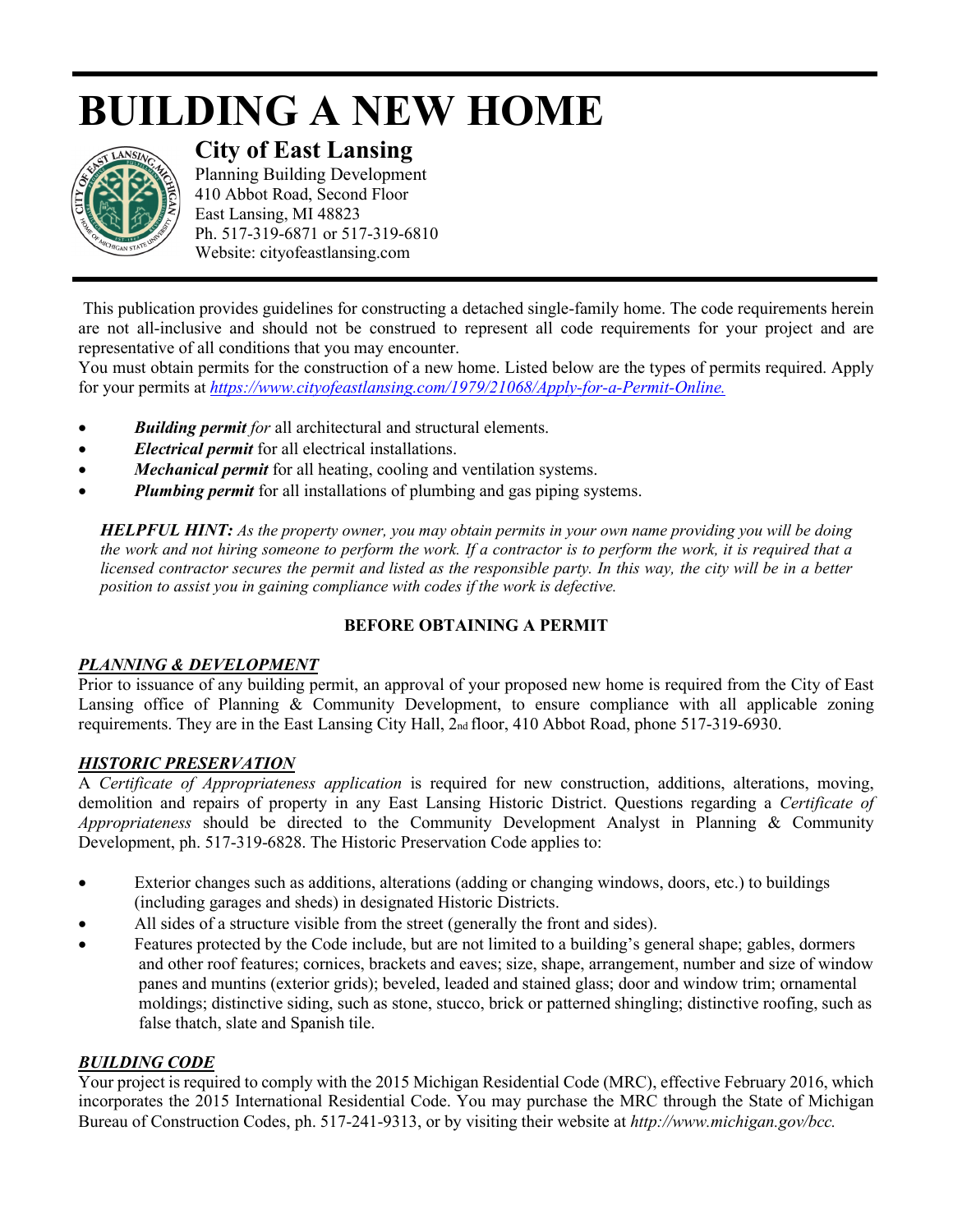#### *MINIMUM SUBMISSION REQUIREMENTS*

All submissions for a new residence must include the following:

- Electronic set of building plans (see below for requirements).
- Electronic copy of the house location survey.

#### *BUILDING PLANS*

Building plans must meet the requirements or show the items listed below.

- Minimum scale of  $\frac{1}{4}$ " = 1'-0". All dimensions must be shown.
- Minimum sheet size:  $8\frac{1}{2}$ " x 11". No pencil sketches.
- Edition of the code used for the design.
- Name, address and phone number of the building designer, if not noted on the permit application.
- If plans are prepared by a Michigan licensed design professional, at least one set of plans must bear the original seal, signature and date in accordance with Public Act of 1980. This set will be retained by the City of East Lansing.
- List of material specifications including, but not limited to, grade and species of lumber, concrete strength and steel strength.
- List of design load criteria: live load, dead load, snow load, wind load and bearing capacity.
- Location of smoke alarms and carbon monoxide detectors.
- Floor plans of all levels with all rooms labeled.
- Footing and foundation plan indicating the sizes. The minimum footing depth is 42 inches.
- Structural framing plans of the floor and roof accurately detailing all members, sizes, species, grade, span lengths and spacing.
- Wall bracing, including method, location and braced wall panels and any special requirements.
- Location of safety glazing.
- Manufacturer's design specifications for prefabricated fireplaces.
- Insulation R-values.
- Truss shop drawings for pre-engineered floor or roof trusses may be submitted directly to PBD after the building permit has been issued, but prior to any truss erection.
- Structural details of connections.
- Evaluation report from an approved testing laboratory and load calculations for all adjustable columns.
- Typical wall section showing wall bracing and sheathing thickness (special products or devices require an evaluation report from an approved testing laboratory).
- Elevations (front, sides and rear) indicating window and door location and dimensions.

# *SURVEY AND GRADING PLAN*

The survey and grading plan are reviewed to ensure that the setback requirements of the city of East Lansing are complied with. House location surveys must meet the following requirements:

- No reduced, enlarged or faxed copies.
- The area of the addition drawn to scale.
- Provide the square footage or overall dimensions of the addition.

# *PERMIT PROCESS*

- You must submit an application and attach supporting documents online at: *<https://www.cityofeastlansing.com/1979/21068/Apply-for-a-Permit-Online>*.
- The application will be converted to permit and will then advance to the plan review process.
- A building permit is issued when all required approvals have been obtained and applicable fees have been paid. Once your permits are issued (email), you must post a copy on the job site until the project has received final inspection.
- A building permit must be issued within 6 months of the application date or the application will be canceled.